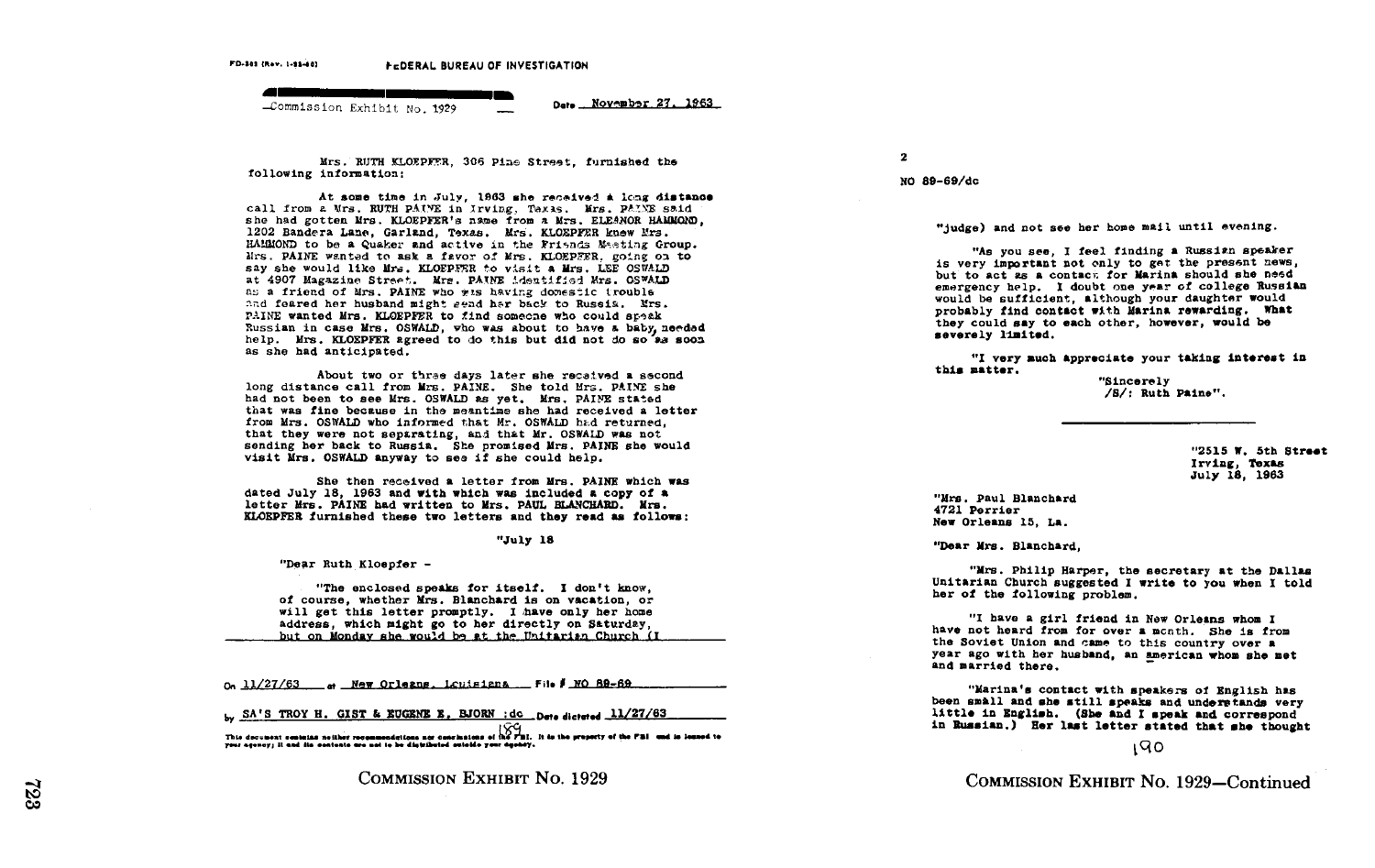No 89-69/dc

3

"She might have to go back to the Soviet Union, something she would prefer not to do. But she and her husband have not been getting along, and he has said that he . would like her to go back. They have a baby girl li years old, and are expecting a second child in October . Marina's last letter also stated that she hes not been able to make contact with any Russian speaking people in N.O.

"Frankly, I'm worried. I have no way of calling<br>them and getting current information directly. I them and getting current information directly. I<br>would like to ask you to seek a Russian speaking person there who would be able to go and visit with Marina, thereby making contact for her with someone of the M.U.<br>Russian community. With such a contact she could seek thereby making contact for her with someone of the N.O. help if she needs it .

-Yesterday evening, in my concern, <sup>I</sup> telephoned Mrs. Ruth A. Kloepfer (Mrs. Warner) 306 Pine Street, New Orleans 18, UN 6-0389. She is clerk of the N.O. Friends Meeting . (Quakers) <sup>I</sup> asked her also to look for someone who could speak Russian and go to visit Marina. She could not think of anyone she knew who could speak the language, but said she would go. It could speak the language, but said she would go . It is a great kindness on her part to do this . She does not know me any mom than you do .

"Marina's full name and address is: Mrs. Lee Oswald, 4907 Magazine, N.O. It is my impression that this address is not far from your church.

"If you would be so kind, please call Mrs. Kloepfor<br>and see if she has any news. I am asking for your and see if she has any news. I am asking for your<br>help in addition to hers because of her mention that<br>che know no one in the Pussian community Derhans she knew no one in the Russian community. Perhaps<br>between you you can find some Russian speakers. There<br>must be quite a far in N O, The language harrier is very real; I don't believe marina would be able to do much to a person speaking only English. (Russian is must be quite a few in N. O. The language barrier is very real: I don't believe Marina would be able to convey her only language .)

COMMISSION EXHIBIT No. 1929-Continued

4

NO 89-69/do

"on July 27th I plan to leave here for vacation in the East. If there is any point to my doing so I will plan to drive (to Mass.) via New Orleans. If Marina has already left for the Soviet Union, of course, there would be no point in my coming.

Why address July 31 to 12 will be c/o Young,<br>Naushon Island, Woods Role, Mass. After that times until Sept. 17 it will be c/o Arthur Young, Paoli, Penna. I am hoping, of course, to know something by the 27th, but add these addresses in case they should prove useful.

"Any help you can give on this whole matter will be greatly appreciated.

"Sincerely,

/S/: Ruth Paine

"Ruth Paine (Mrs. Michael R. Paine)

"carbon to:<br>"Ruth A. Kloepfer "Ruth A. Kloepfer<br>306 Pine Street<br>Mom Ouleans - 18 New Orleans, 18, La. "

one evening, probably during latter July or early August, 1963 she went to visit Mrs. OSWALD at 4907 liagazine Street. LEE OSWALD met her at the door and was not receptive to her visit until she stated Mrs. PAINE had requested she drop by to see Mrs. OSWALD. During this brief visit, LEE OSWALD translated her conversation with Mrs. OSWALD. She asked OSWALD translated her conversation with Mrs. OSWALD. She asked<br>OSWALD if he was working. He said he was not but was looking<br>Samunghi she sabed him what bind of work he did and he for work. She asked him what kind of work he did and he replied that he was a mechanic and had also done dark room and replied that he was <sup>a</sup> mechanic and had also done dark roon and photographic work. She asked OSWALD it he or Mrs . OSWALD had

### 192

COMMISSION EXHIBIT No. 1929-Continued